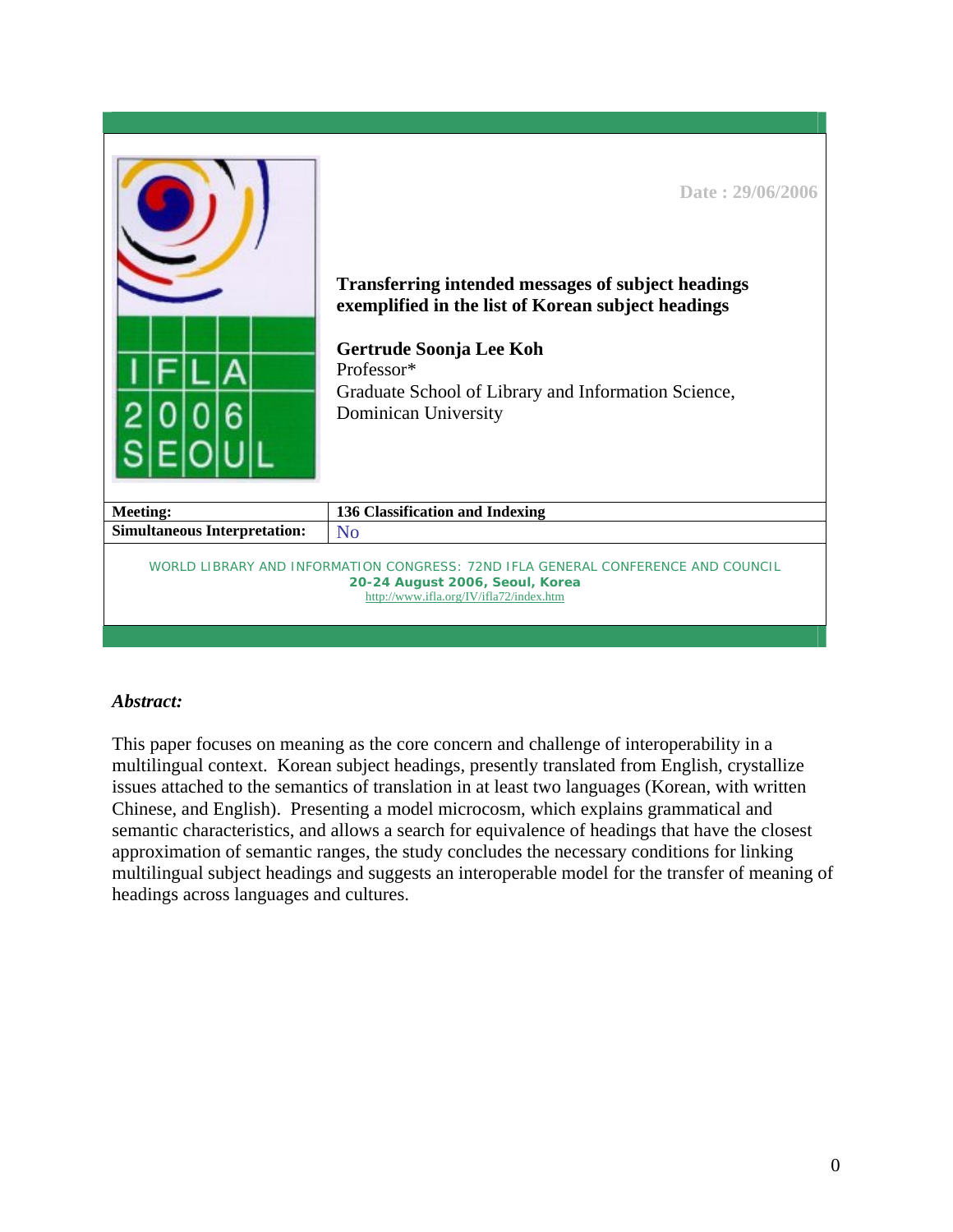### **Transferring Intended Messages of Subject Headings Exemplified in The List of Korean Subject Headings,**

by Gertrude Soonja Lee Koh, Professor\* Graduate School of Library and Information Science, Dominican University

# **Introduction**

In the global age of the Internet and with a variety of intellectual domain metadata schema alternative to MARC on the Web, a tremendous synergy for interoperability has burst onto the center stage of the professional consciousness in a way never seen before. The information workers who had never thought about crossing the boundaries of information traditions (libraries, archives, museums, search engines, and the publishing industry) are now increasingly musing on knowledge organization system (KOS) design and doing so across cultural and linguistic domains. Those of us in cataloging and classification, where knowledge organization has long been a core, if not *the* core, concern, are faced with a unique mix of challenges. Among the variety, heterogeneous languages and cultures are particularly key concerns to makers of content standards (AACR, subject heading lists, classification systems). In a NISO white paper, Clifford Lynch states that a rethinking of creation models requires the reconceptualization of increased user support in making subject heading lists. [1] The idea of open ended vocabulary system is an essential part of the multilingual subject heading lists and thesauri that will comprise a virtual authority control. In what ways should we – all catalogers – reconceptualize the making of an open ended vocabulary system for multilingual subject heading lists and thesauri, which will have increased user support and which will eventually comprise a virtual authority control?

My purpose here is to draw attention to the fact that the need and challenges to focusing on transferring meaning (i.e., intended messages) is the core concern in addressing interoperability, especially when crossing cultural and linguistic boundaries. The need and challenges present us a great potential and importance in KOS design and also for further research. Semantic interoperability (SI) has been identified as being of primary importance in digital libraries, [2] having its goal to facilitate complex and more advanced, context-sensitive query processing over heterogeneous information resources. The major concern of SI is in the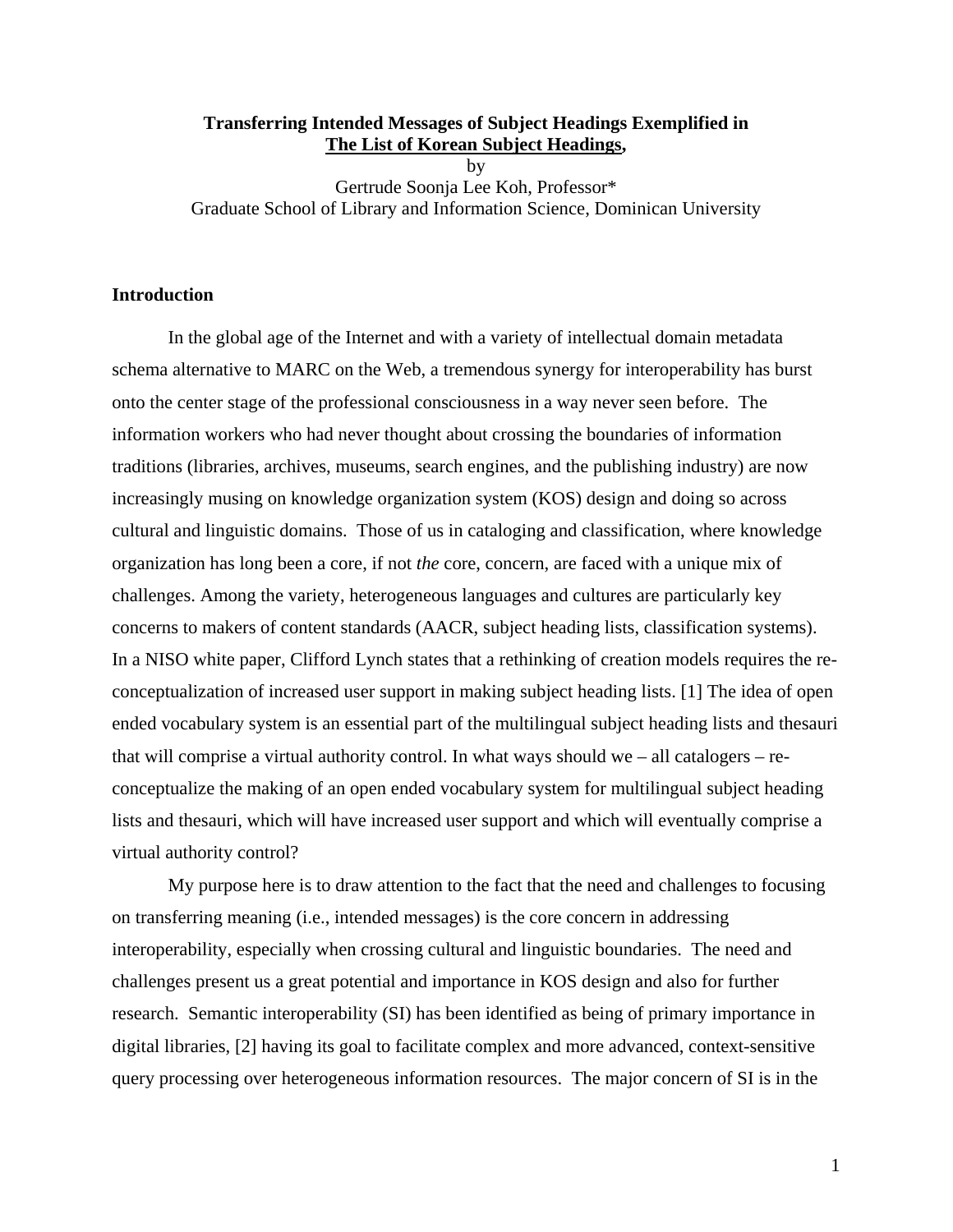ways of processing shared information between different systems so that it is consistent with the intended meaning both in encoded queries and presented information, regardless of the source of information. One of the prerequisites for enhancing SI is the provision of KOS design that determines semantic proximity and supports semantic reconciliation regardless of language/script used in resources. This is a central challenge in building a coherent information environment out of the increasingly disparate metadata systems in development on the net.

# Meaning in linguistic study and searching for models:

Never to ask for the meaning of a word in isolation, but only in the context of a sentence; never to lose sight of the distinction between concept and object. [3]

In designing and developing KOS for subject access that transfers meaning across linguistic and cultural boundaries on the net, capturing the cognitive differences in writing systems (alphabetic and ideographic) is critical. [4] Crossing the boundaries of cultures and languages in a networked environment, dissonance in meaning at indexing and at searching multiplies and proliferates. The ways of seizing the intended meaning in a multi-linguistic and culturally networked world that will enable and enhance interoperable contexts must be sought.

In depth study and the significance of the language component of subject analysis from a linguistic point of view is a relatively recent awareness, [5] and is generally made without particular regard to meaning, further lessening the value of their contribution to subject analysis where results are not of much use without meaning. This general tendency to dismiss meaning as contained in subject headings is not surprising, because "meaning has come to be widely regarded as a legitimate object of systematic linguistic interest only within the past decade," as observed by Howard Maclay in 1971. [6] To the ordinary speaker of the language, meaning is a perfectly obvious feature of language. Yet the obviousness of meaning in words is matched by its eel-like slipperiness so that even as linguists try to catch it, it remains as the most intractable problem of linguistics. This paradoxical nature of meaning undoubtedly affects subject headings.

No account of subject headings which ignores this vital factor can possibly be adequate. The existence of meaning is acknowledged in everything from the very purpose of subject cataloging (i.e., to list under one uniform word or phrase all the works on a given subject) to Cutter's advocacy for public usage, the principle of specificity and uniformity, the use of parenthetical qualifiers and subdivisions to resolve ambiguity, and most distinctly in using the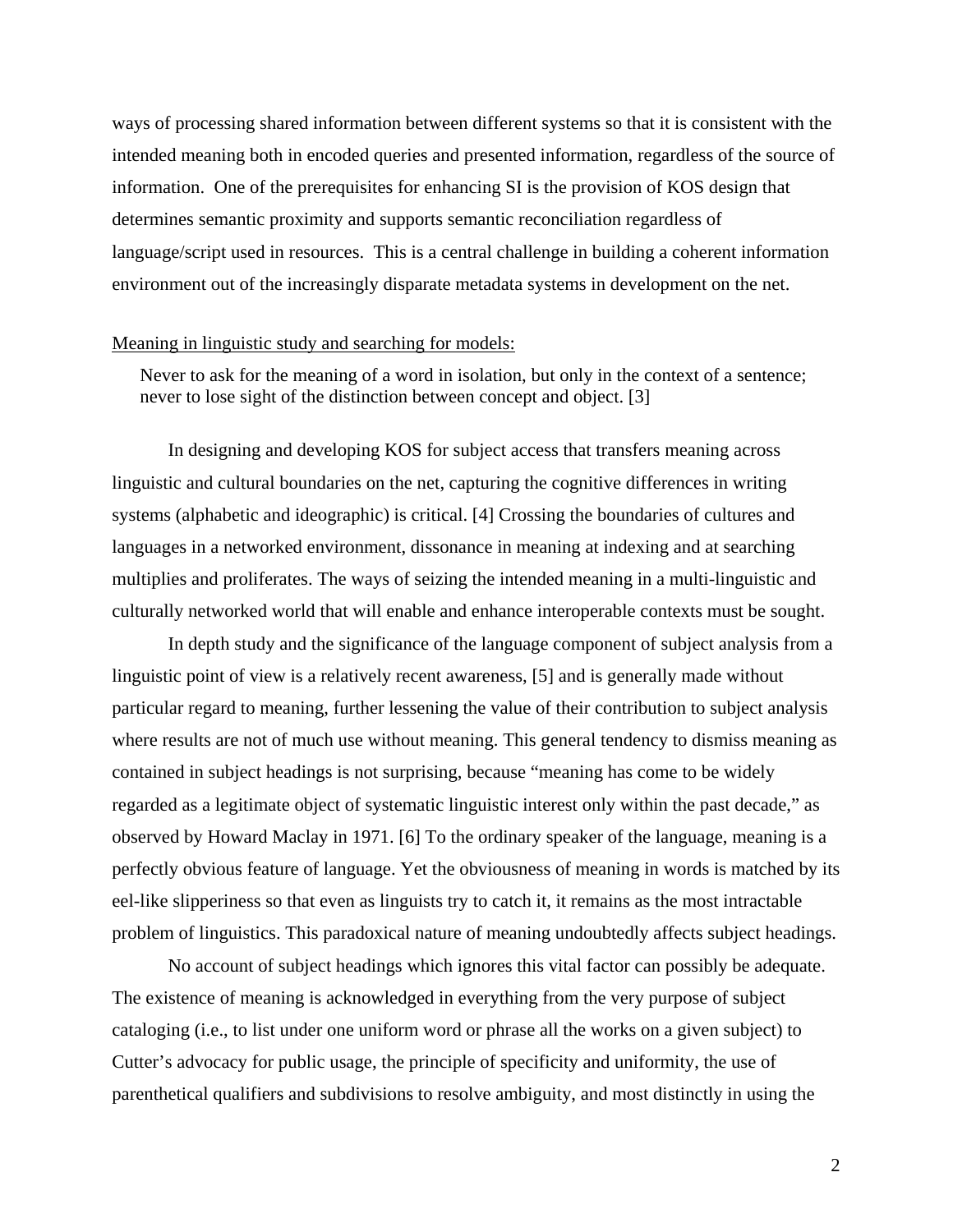syndetic structure for related terms. Yet one of the great weaknesses of the storage and retrieval process is the necessity for describing a subject in language that is extremely precarious without context and that is constantly in the state of change. Matching concepts represented in subject headings with ideas that are dealt within a document, assumes the indexer's knowledge of the intended message or meaning of subject headings and that of the document: its "aboutness" as found in the words of R.A. Fairthorne. [7] However, what exactly constitutes this "aboutness" or what unequivocally constitutes a subject heading is not clear. Different individuals at various times and in various places will read a different "aboutness" or a different meaning into the same subject heading, let alone the false assumption that there will be then a mirror synergy between the indexer and searcher even in one language environment. [8] In addition, since the terminology is always changing and ambiguity does occur in the same culture, even in classification, it is necessary to find some adequate means of dealing with constant change to provide clarity and prevent ambiguity.

A rigorous method of defining or evaluating the meaning of individual subject headings has not been examined to any significant degree from the linguistic point of view in our literature. Well-known textbooks provide few guidelines in this respect. [9] Frequently, cross-references and the shelf list are employed simultaneously as an authority which helps determine the meaning and usage of subject headings. There is, though, a phenomenologically different experience for the researcher/designer on one side and the user on the other, who has no practical access to cross-references or the shelflist. The user almost always knows less about the indexing issues in a topic area than the indexer does, as M. Bates states, and the same phenomenological gap holds true for the match between the system user and bodies of data that have been automatically indexed by some algorithm. [10]

The climate of the  $20<sup>th</sup>$  and  $21<sup>st</sup>$  century libraries has elevated the concept of subject analysis from that of a mere convenience to the level of unavoidable necessity, as evidenced in a variety of recent projects attempting provide solutions. [11] Ambiguities associated with words, the raw material of subject headings, have obviously been observed by linguists as well as librarians. Ambiguity increases as boundaries of languages are crossed, intensified by the translation processes, mainly because of different semantic structures. [12] The magnitude of this problem cannot be over-estimated in order to succeed in worldwide bibliographic control.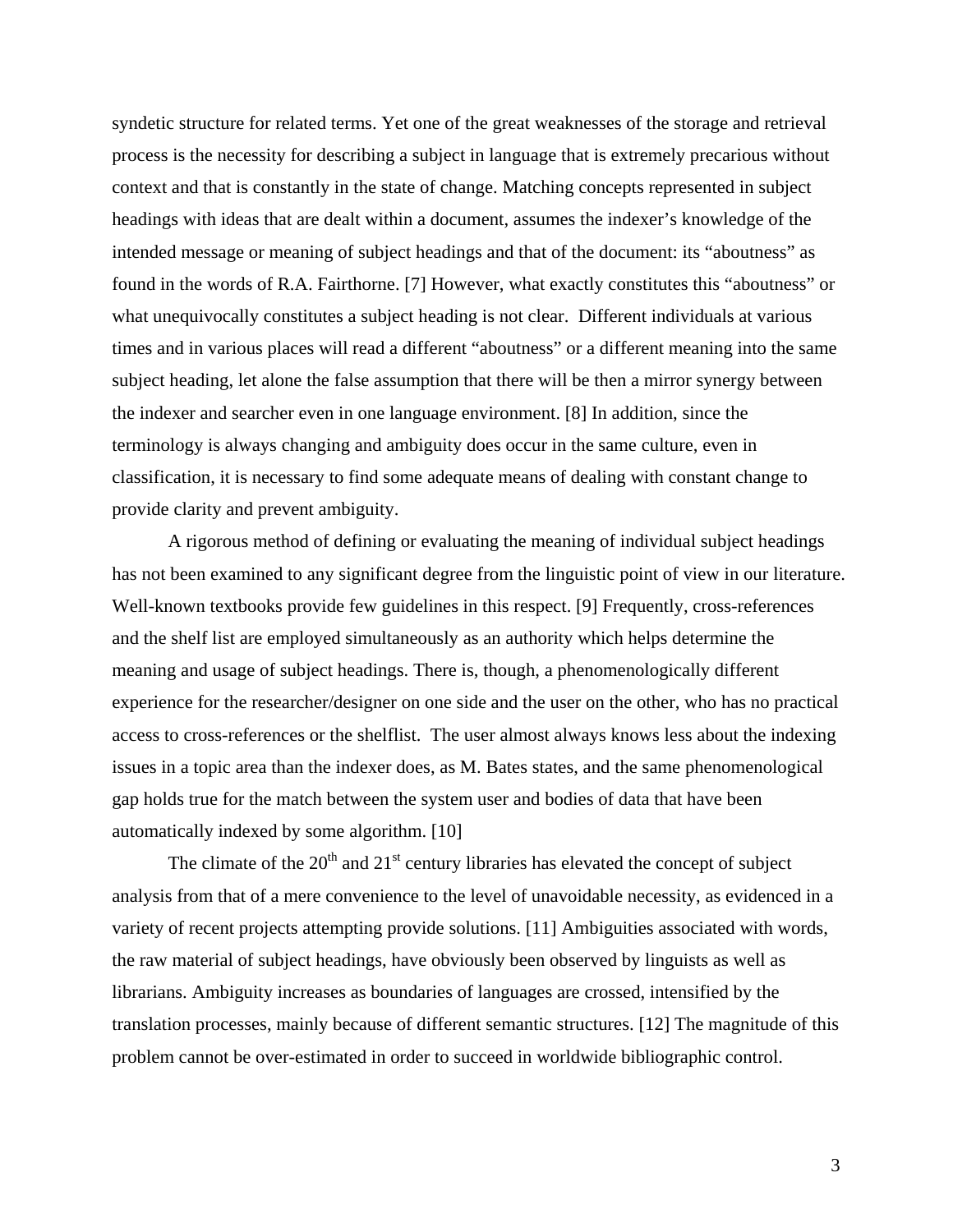Translating subject headings from English into those of other languages has been indicated thus far as unsuccessful. And yet, there is a basis for communication that unites mankind more than divides it and also enables peoples to share the common core of human experience, even in cases of very disparate languages and cultures. In other words, where the user of a language, A, can understand the intent of subject headings, A, the basis for subject bibliographic control lies with the user comprehending the intent of subject headings, B, in his native, A. This basis provides a possibility of subject approach which will limit or narrow the meaning of subject headings in one language so that this can be transposed in headings of another language. It is important, then, to study an objective means that can account for the meaning of subject headings by delineating their semantic range.

Multilingual controlled vocabularies are treated as a special case of interoperability in ANSI/NISO Z39.19-2005, having a significant role played by issues of specificity and cultural context for the selection of terms and the creation of various types of relationships. [13] Three approaches (building a new thesaurus from the bottom up, combining existing thesauri, and translating a thesaurus into one or more other languages) are identified in the *Guidelines for Multilingual Thesauri*. [14] Of nine methods for achieving interoperability, presented by Marcia Zeng and Lois Chan, the following two methods seem to apply for multi-lingual and multi-script interoperability: (1) translation/adaptation, and (2) switching. [15] With a backdrop of research undertaken to uncover an objective means by which semantic areas of subject headings can be studied so that the meaning of subject vocabulary can be delimited and accounted for to gain a predictable response across language and cultural boundaries, [16] this paper will discuss and present necessary and sufficient conditions for the transfer of intended messages of subject headings in one language, English, to the same messages in another language, Korean.

### **Comparative semantic analysis: Linguistic explanations**

The creation of *hangul* 한글 (Script of the [Korean] Han people), written Korean, devised by King Sey-Cong ca. 1446, was a linguistic triumph with a fully phonetic alphabet consisting of 24 letters – 14 consonants and 10 vowels. The consonants and vowels are employed in a fashion similar to a syllabary, as shown in the following sentence: 오늘 하루도 좋은 하루 되세요 [wishing you another good day]. As given here, Korean writing system combines the letters together into syllabic blocks, placing one or more spaces between words and with the traditional direction of writing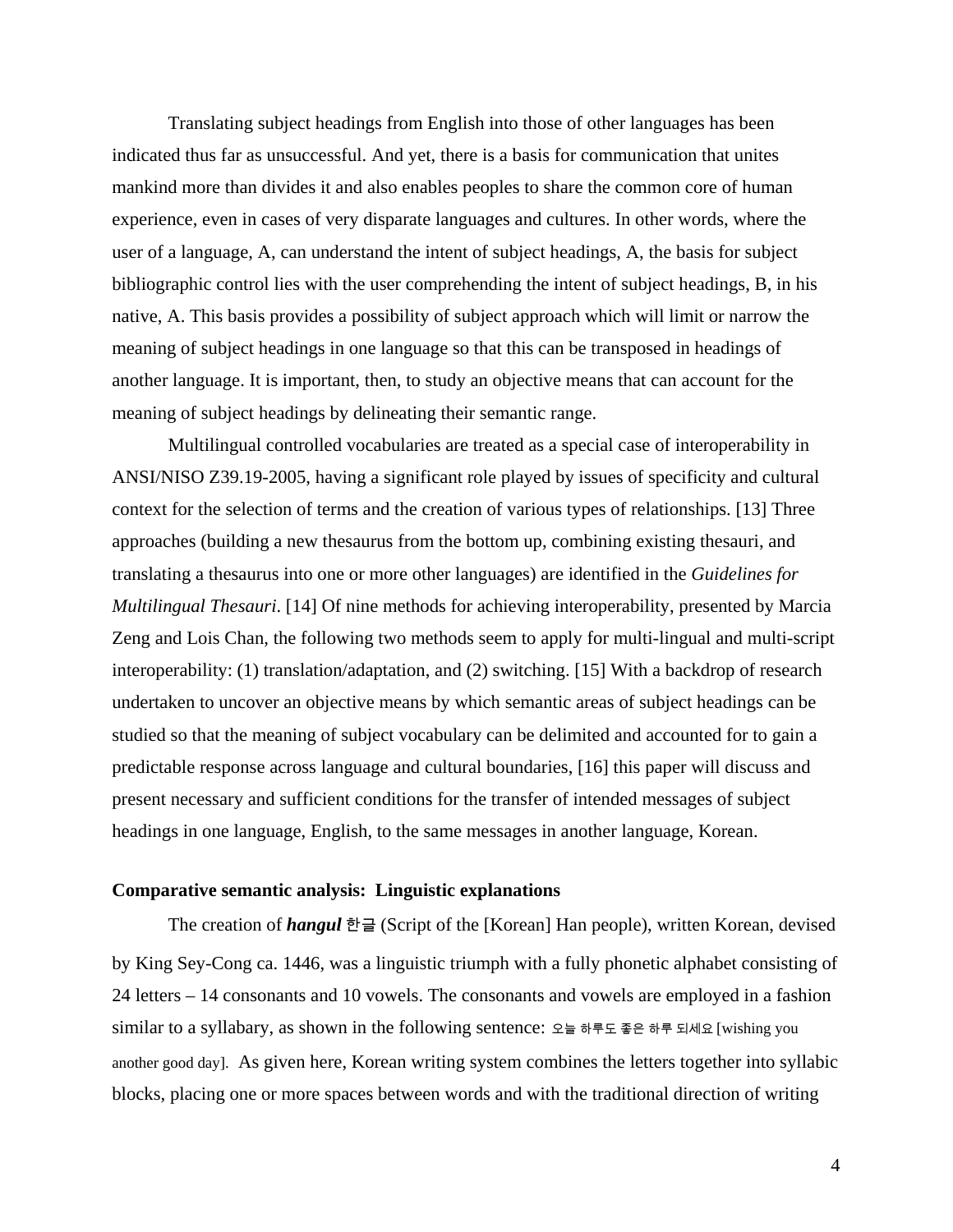vertically in columns from top to bottom and from right to left. The sentence above is composed of alphabetic letters from left to right in the following sequence,  $\circ$   $\perp$   $\perp$   $\neq$   $\circ$   $\neq$   $\perp$   $\perp$   $\perp$   $\perp$   $\perp$   $\perp$   $\neq$   $\circ$ ㅡ ㄴ ㅎ ㅏ ㄹ ㅜ ㄷ ㅗ ㅣ ㅅ ㅔ ㅇ ㅛ.

 Originally written using "*hanja*"한자漢字, or Chinese characters (ideograms), the Korean language is now mainly written in *hangul*한글, the Korean alphabet, optionally mixing in *hanja*한자 to write the nouns and verbs or Sino-Korean words in sentences. In Korean, a mixed writing system combining Chinese characters (*hanja*한자) and Korean alphabets (*hangul*한글) has been a norm, expecting high school children to learn at least 1,800 *hanja* 한자by the end of high school, and is found in most scholarly writings – academic papers and official documents. The most ideographic system is Chinese *hanzi*, using meaningful shapes, called logograms or ideograms. A logogram is a single written character which represents a complete grammatical word and which corresponds to meaningful words or phrases, imparting a meaningful concept rather than a sound and thus, providing no pronunciation clues to the reader. [17] Setting up a *conceptual* framework via the same *writing system*, *hanja*漢字, Chinese漢字 is one of the most important and powerful communication vehicle amongst those with very different cultural, national, ethnic and linguistic backgrounds. Both Korean and Japanese have radically different grammars, necessitating many adaptations to make Chinese characters work in those languages. [18] The abundant synonymous gerund expressions and homographs in Korean reflect the fact that about 50 - 70% of Korean vocabulary come from Chinese and the companion use of *written* Chinese characters which are ideographic in nature and rarely redundant.

Chinese characters, *hanja*한자, are frequently used as clarifiers and as a means of disambiguation in Korean scholarly writings in order to overcome ambiguity of meaning. Subject headings in Korean are no exception, as in *ko-lay*고래(鯨) for *Whales*, *cwi*쥐(鼠) *Rats*, and  $kay\mathcal{H}(\hat{\mathcal{R}})$  Dogs. The pertinent point to observe here is the fact that all the Chinese characters in parenthesis, i.e., *hanja*漢字, match their counter Korean words in the intended message or meaning *only*, but not in sound nor in the number of syllables. Using *hanja*漢字,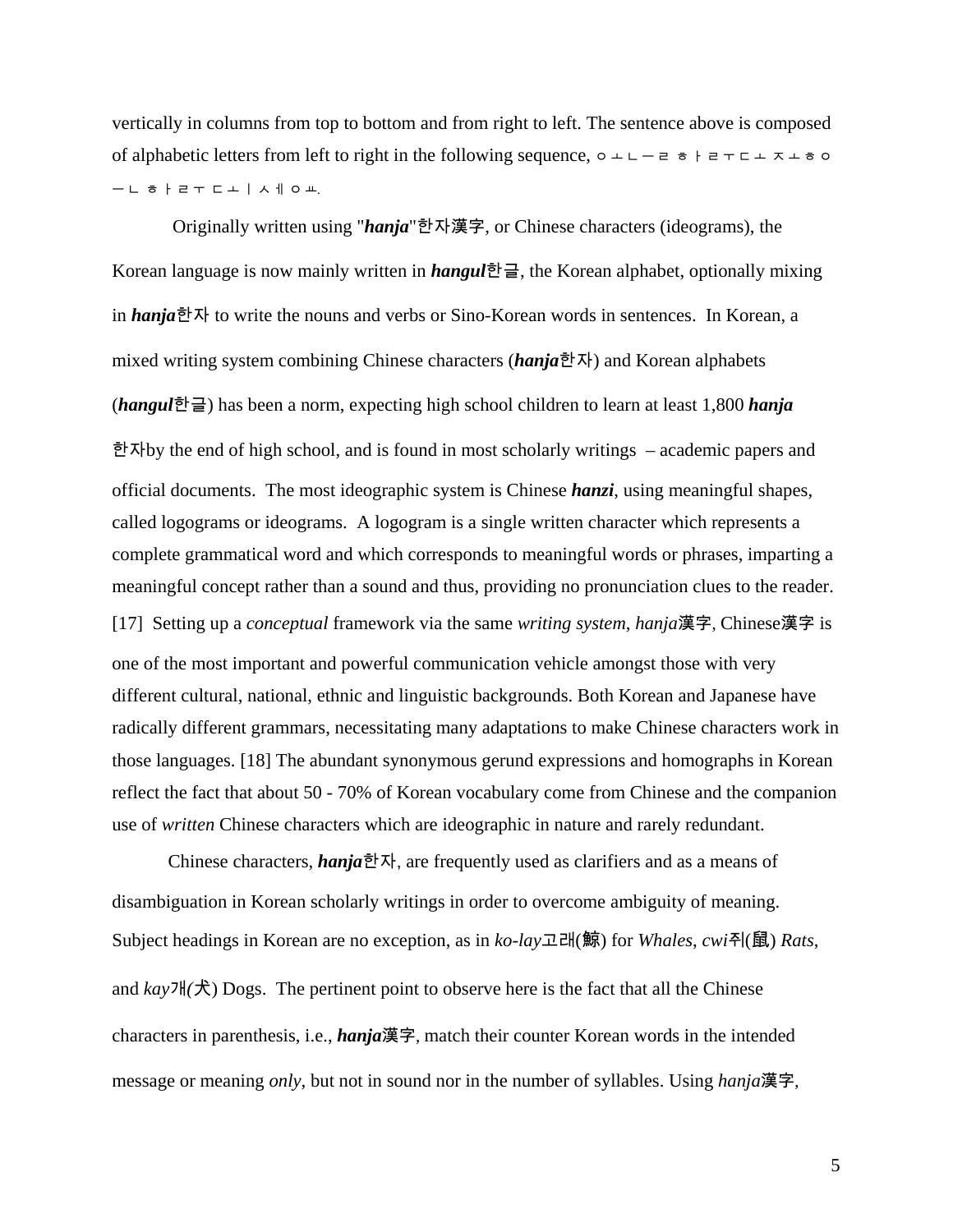Chinese characters, as in the case of *mal*말, disambiguates its meaning. The word *mal*말means "language" when it is accompanied by *mal*말(語), where as it means "horses" when accompanied by *mal*말(馬). When the shifts and ambiguities in intended messages occur due to the unique Korean linguistic characteristics (Korean personal surnames [19], two different sets of numbers (Sino-Korean and native Korean), the honorific dimension of terminology at extra layers for the same entity, and scholarly writing practices in noun expressions, including word boundaries, [20] to name a few), often *hanja*漢字, Chinese characters, are necessary for alignment in meaning. The degree of control of these grammatical structures, which are different and unique, is an index to how much difficulty would be encountered in a translation of meaning and its linking of subject headings across languages.

## Approaches to semantic analysis:

Two approaches – denotational analysis and distributional analysis – explain the contextual restrictions needed for the appropriate interpretations of an intended message in a heading. In what ways the transfer of intended messages in English subject headings to those in Korean has occurred are examined denotationally in terms of a match, partial match or no match. [21] A perfect match of meaning between subject heading sets which have the same *sense* and refer to the same *referents*, is determined lexically [22], morphologically and syntactically, as in the subject headings in the previous paragraphs. Verbal redundancy is necessary to reduce ambiguity of headings; as H.A. Gleason states, "Redundancy is not an imperfection in language, but an essential feature, without which language would be inoperative." [23] Verbal redundancy by *hanja* 한자, which help fix ideas, sufficiently reduces ambiguity of headings by minimizing the distance between name and sense, as in the heading, hemp, *sam* 大麻. In addition, written Chinese aids in the selection of one denotational meaning out of the multiple lexical entries. There remains the question of whether full semantic interpretation of headings in Korean can be sufficiently limited by the denotations supplied by written Chinese, a type of a verbal qualifier or gloss, a functional context providing semantic weight for subject headings.

### Semantic components: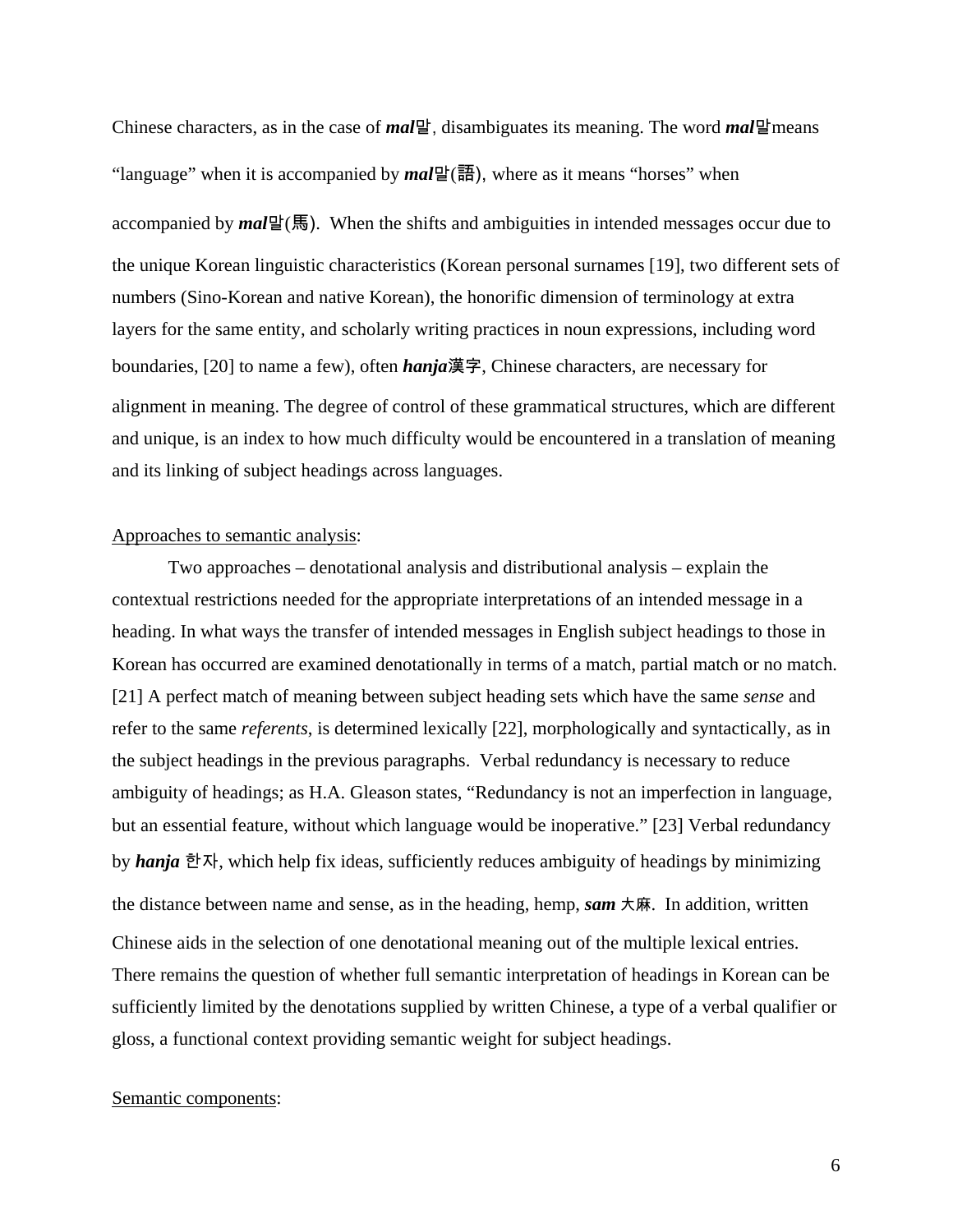In determining the closest verbal equivalent between two languages, translation of subject headings cannot be merely the matching of symbols (i.e. word-for-word comparisons), but must also include the interpretation of *senses* and the identification of *referents*. All approaches to the semantic analysis of natural languages are based on the insight that the meanings of lexical items are not unanalyzable or indefinable wholes. This insight has been made explicit in the essential systematic analysis of semantics, which is perhaps better known under the title "Componential Analysis." As one of the widely known and fruitful applications in semantics, "componential analysis is founded on the notion of semantic contrast: expressions are assumed to contrast simultaneously on different dimensions of meaning … within different semantic systems." [24] Because contrastive elements or factors are semantic features (or components) for which componential analysis is necessary to posit in order to account for all significant meaning relations, it is also particularly relevant for the study of translation and linking of subject headings. The semantic components not only consider the form of a word, what Lyons calls *grammatical words*, or tags which are realized only by phonological words, [25] but they also consider the referents and their senses. With the reference of a word, linguists and philosophers mean the **ostensive** definition by pointing to or otherwise indicating the referents (when used as a referring expression to refer to a particular object) of the word. The sense(s) of a word means the place in a system of relationships which is contrasted with other words in the vocabulary; it is also known as readings.

Because componential semantic analysis must start with small, clear, sub-systems, developing thereby the necessary basic concepts, one of the subject headings, *Man*, is selected and this selection gathers eleven English words. The matrix below provides an example of fairly restricted domain of meaning.

|                  |     | <b>HUMAN</b> | <b>MATURITY</b> | <b>MALE</b> | <b>COMMENTS</b>                                |
|------------------|-----|--------------|-----------------|-------------|------------------------------------------------|
| 1. Man           | (a) |              |                 |             |                                                |
|                  | (b) |              | 4               |             | $+HUM+MAT+MALE$                                |
| <i>in-lyu</i> 인류 | (a) |              |                 |             | $+$ HUM $\hat{\phi}$ $\hat{\phi}$ $\hat{\phi}$ |
| 2. Woman         |     |              | 4               |             | $+HUM+MAT-MALE$                                |
| <i>ye-ca</i> 여자  |     |              |                 |             | $+HUM+MAT-MALE$                                |
| 3. Young men     |     | $^+$         | 3               | $^+$        |                                                |
| cheng-so-nyen    |     |              |                 | +           |                                                |
| 청소년              |     |              |                 |             |                                                |
| 4. Young women   |     |              |                 |             |                                                |
| ye-ca-cheng-nyen |     |              |                 |             | Contradiction (oxymoron)                       |

*Semantic Specifications as Displayed in a Matrix*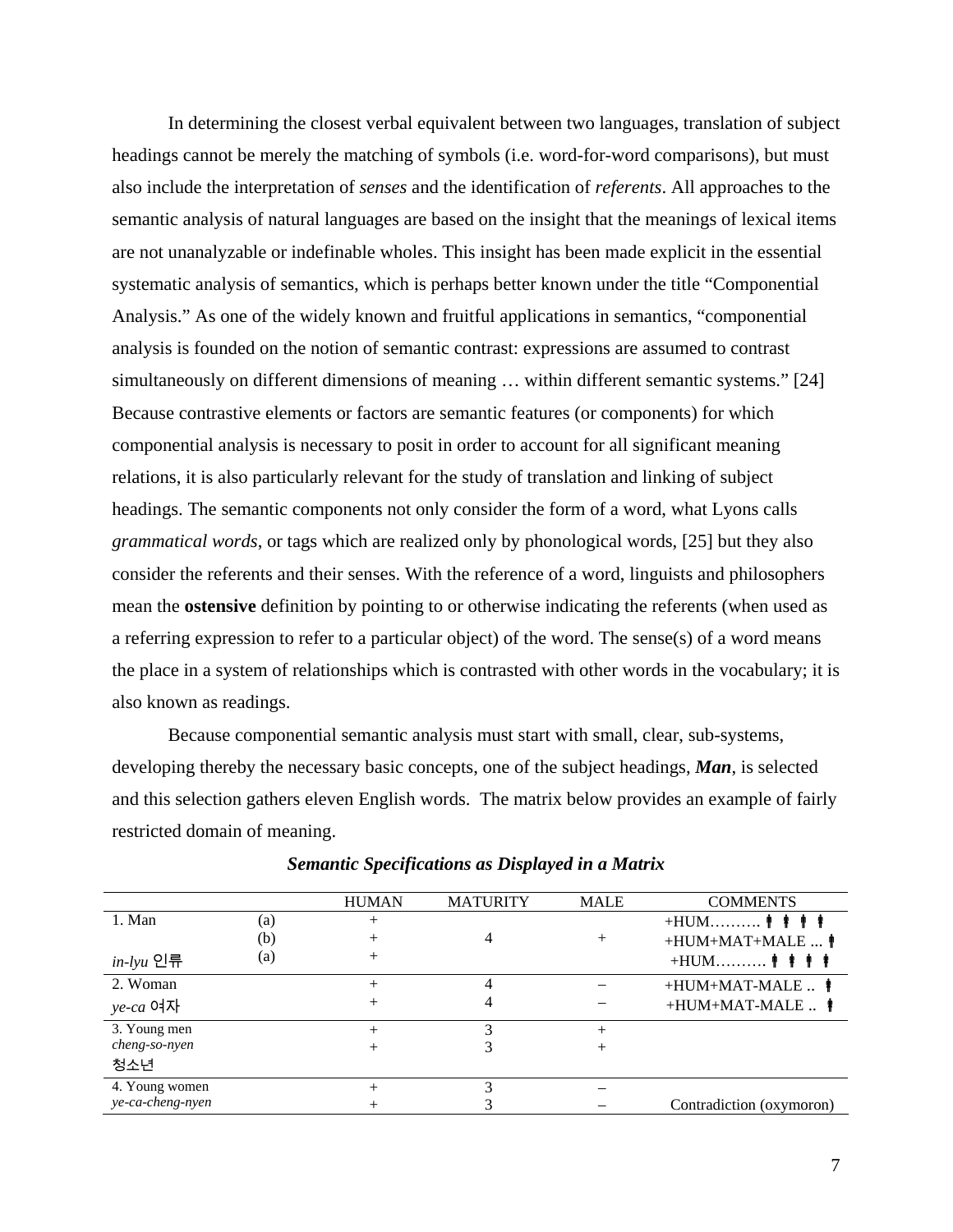여자청년

| $\cdots$           |                          |
|--------------------|--------------------------|
| 11. Animals        | $\overline{\phantom{a}}$ |
| <i>tong-mul</i> 동물 | $\overline{\phantom{a}}$ |
|                    |                          |

The above table is based on the componential analysis, expressed in binary system below:

| Binary              | +HUM human                                             | $+MALE$ | male   |
|---------------------|--------------------------------------------------------|---------|--------|
| Systems             | -HUM brute (animal)                                    | -MALE   | female |
| Multiple<br>Systems | ∣ 1 MATURITY<br>2 MATURITY<br>3 MATURITY<br>4 MATURITY |         |        |

Expressed in Binary Systems, 1 and 2 MATURITY can be expressed as –MATURITY while 3 and 4 can be expressed as + MATURITY.

A convenient way to represent components on paper is a tree structure (below) which assigns some distinctive sequence of capital letters to each system, and a different prefix to each term within the system. The relation of componential synonymy, like that of cognitive synonymy (equivalence of truth value), is independent of variations by register, emotive association, etc. For example, *adults* is clearly a formal term and *grown-ups* a colloquial one; this does not prevent us from regarding them as synonymous. Synonymy is mutual logical inclusion, comprising the same semantic representation. Hierarchy is logical inclusion. Antonymy is logical exclusion.

#### *Componential Tree Structure*



(Ten encircled words are used as subject headings.)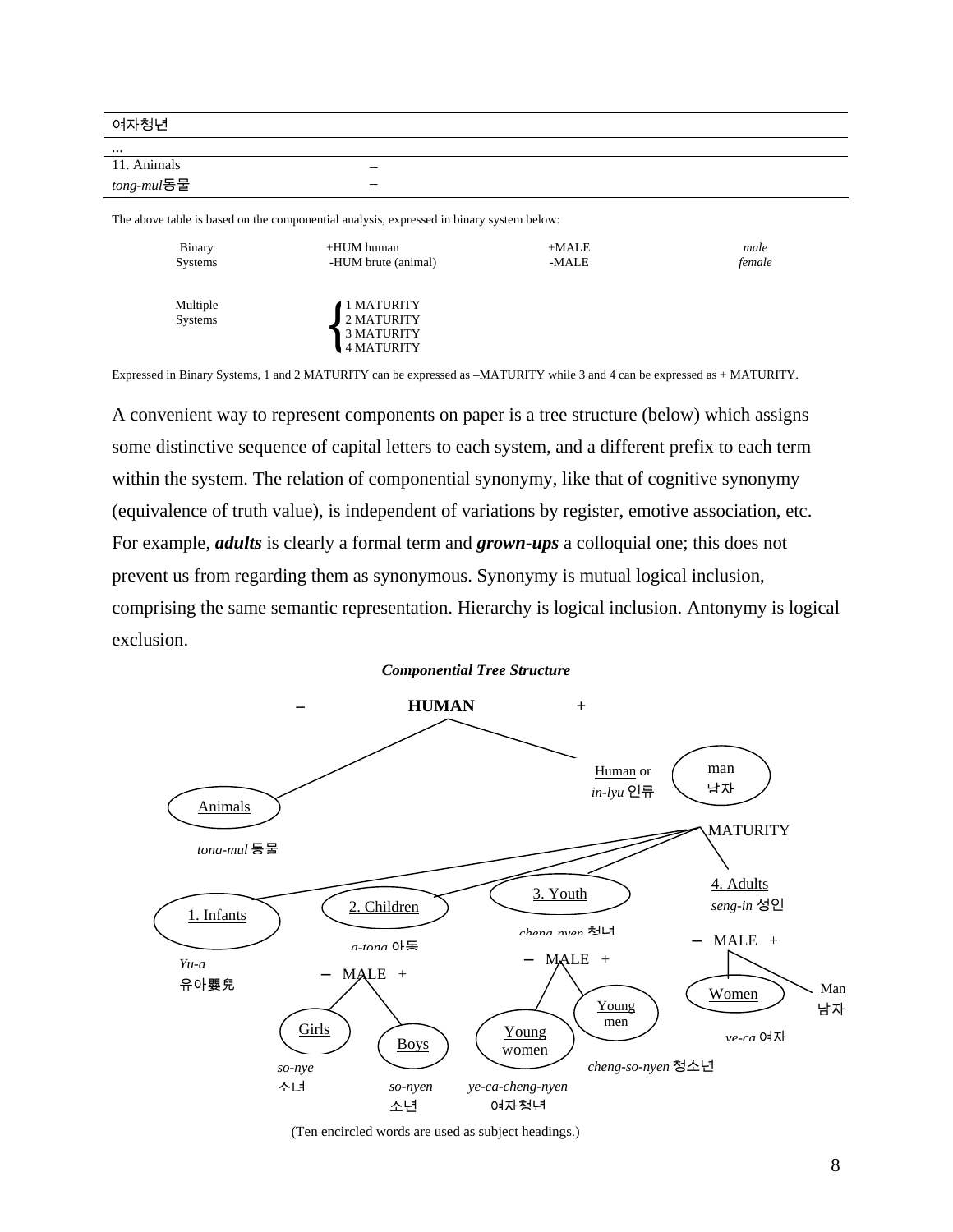The componential tree structure above provides a simple characterization of certain semantic relationships:

(1) Logical inclusion

x logically includes y if all the components of x are also components of y; "Adult" (+ HUM +MAT 4) logically includes *man* (+HUM  $+MALE \pm MAT 4$ )

(2) Logical exclusion

x logically excludes y, and vice versa, if x contains a component systematically contracting with a component y; in *man* (+HUM +MALE +MAT 4) and *girls* (+HUM –MALE +MAT 2)

(3) Componential synonymy

Two expressions are componentially synonymous if they have the same semantic representation; e.g., adults *in-lyu* 인류 grown-ups *sa-lam* 사람: (+HUM +MAT 4); infants 유아嬰兒 babies 아기 (+HUM +MAT 1). The sequence of letters representing the system may be chosen for mnemonic value. The prefixes  $+$  and  $-$  generally are used when the system has two terms; otherwise 1, 2, 3, etc. are used.

The first discovery after comparing the tree structure above with the matrix is the fact that every tree can be a matrix but not vice-versa. Therefore, a matrix is the general form of presentation and serves as the basis for defining and comparing subject headings. The definition of a subject heading is a combination of components which are represented simply by the conjoining or listing of their symbols. It should also be observed that in defining subject headings, a multiple system is expressed in the combinations of the binary system, and that the order in which the symbols are placed in this notational system is not significant: –MALE +HUM +MAT 4 or +HUM +MAT 4 –MALE would be alternative symbolizations for *woman*. Further semantic relationship, such as inclusion, is indicated by the componential tree structure, which exhibits hierarchical principles, while mutual logical inclusion is signified in synonymous relationships.

For instance, in addition to certain semantic relationships in the tree structure above, the expression, *male woman* is marked for a semantic oddity (oxymoron), on the grounds that the semantic specification of **male** (+MALE) logically excludes that of *woman* (+HUM –MALE +MAT 4). The expression of *ye-ca-cheng-nyen* 여자청년 [woman youth or women young men] in the target language Korean is a good instance of a semantic oddity or contradiction that has a deviant and anomalous meaning, demonstrating that its specification violates some rule which applies to all meaningful specifications. *Female woman* represents a different kind of irregularity (pleonasm): the meaning of *woman* (+HUM –MALE +MAT 4) logically includes that of *female* (–MALE). This task of semantic description, in the view presented here, consists in devising a notation which will accurately and unambiguously reflect the semantic properties of any expression in the language. It is, then, a sufficient condition of semantic equivalence (synonymy) that two expressions are assigned the same notational specification. Therefore,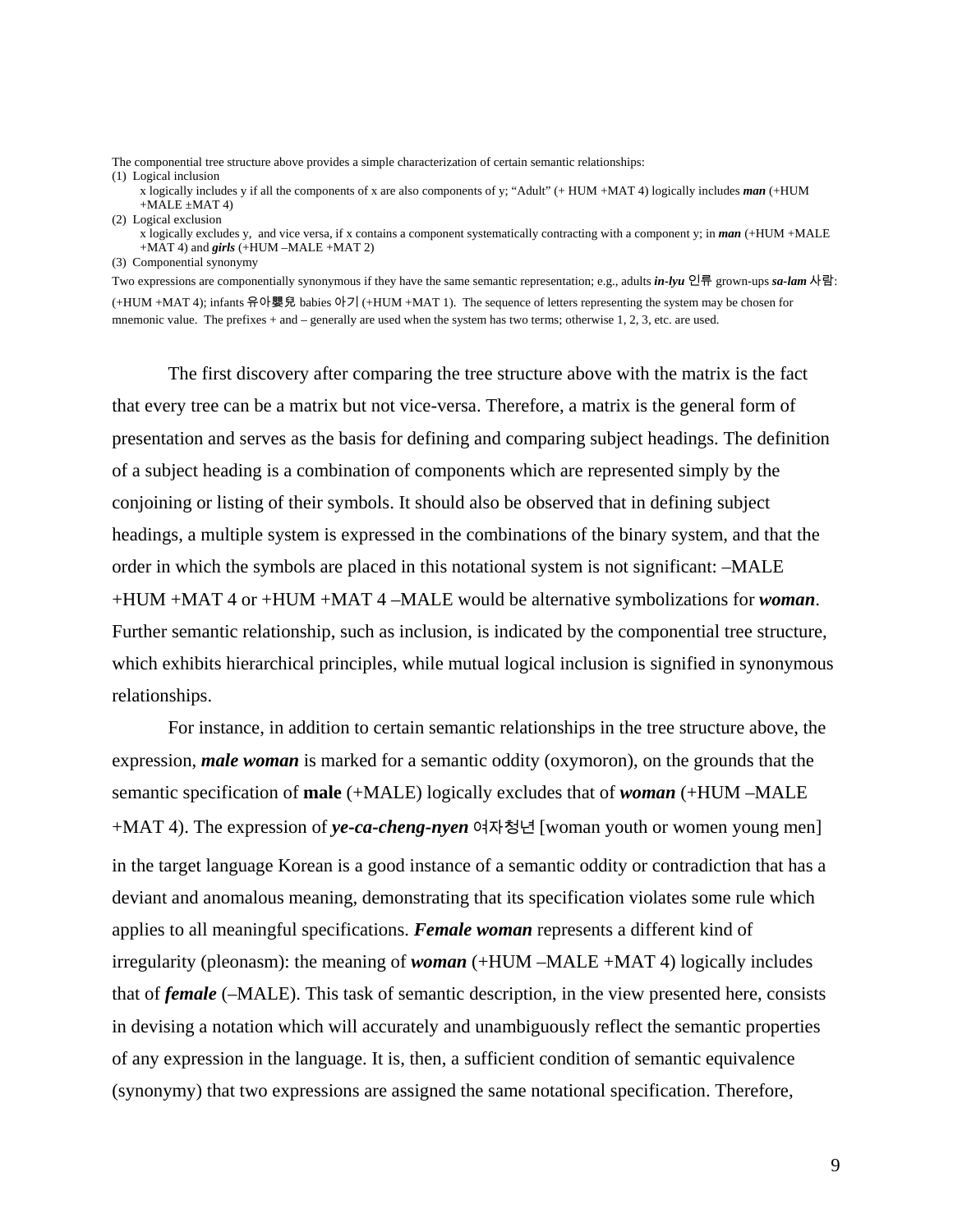translation/linking is an attempt to find common features of expression in source as well as target languages and the same notational specification. The basic criterion of translation of subject headings is not only to find source and target expressions that have common features or the same components, but also to locate the same notational specifications regarding the form, sense or reference. This author's research, then, points out the following conclusion: subject headings *can*  be translated and linked from one language (English as a source language) into the closest equivalent verbal expression in the target language. Partial translation of *Man* resulted as a consequence of translating the form of word without considering all the senses involved. This lack of a certain sense in a subject heading caused a situation that ignores a certain referent and arrives at a partial translation. For translation, then, consideration of all the senses (readings) of a word is critically important in order to arrive at a whole translation without loss of meaning, which is particularly true according to the work of Von Humboldt, de Saussure, and Sapir on the basis that vocabularies of different languages are non-isomorphic: in words there are semantic distinctions made in one language which are not made in another; moreover, particular fields may be categorized in a totally different way by different languages.

Componential analysis of subject headings defines the meaning of a lexical element explicitly in terms of semantic components. These theoretical elements describe the semantic relations between the lexical elements of a given language and express relevant generalizations about the semantic structure of the vocabulary described. Componential analysis reveals the basic semantic structure underlying the apparently vague and imprecise phenomenon of meaning of subject headings in English and Korean: translation is not merely a task of matching symbols or word-for-word comparisons but also a concern with the equivalence of symbols, their arrangements, senses and referents. That is to say, the meaning of the entire utterance of subject headings, including the total exhibition of relationships, should be considered in a translation process.

#### Classificatory semantic context:

The second approach, distributional analysis, opens up the question of context for subject headings. As linguists define the distribution of a word as the list of contexts into which the word can be substituted and interchanged, the distributional similarity of a pair of two headings, in different languages, is the extent to which they can be substituted into the same contexts. [26]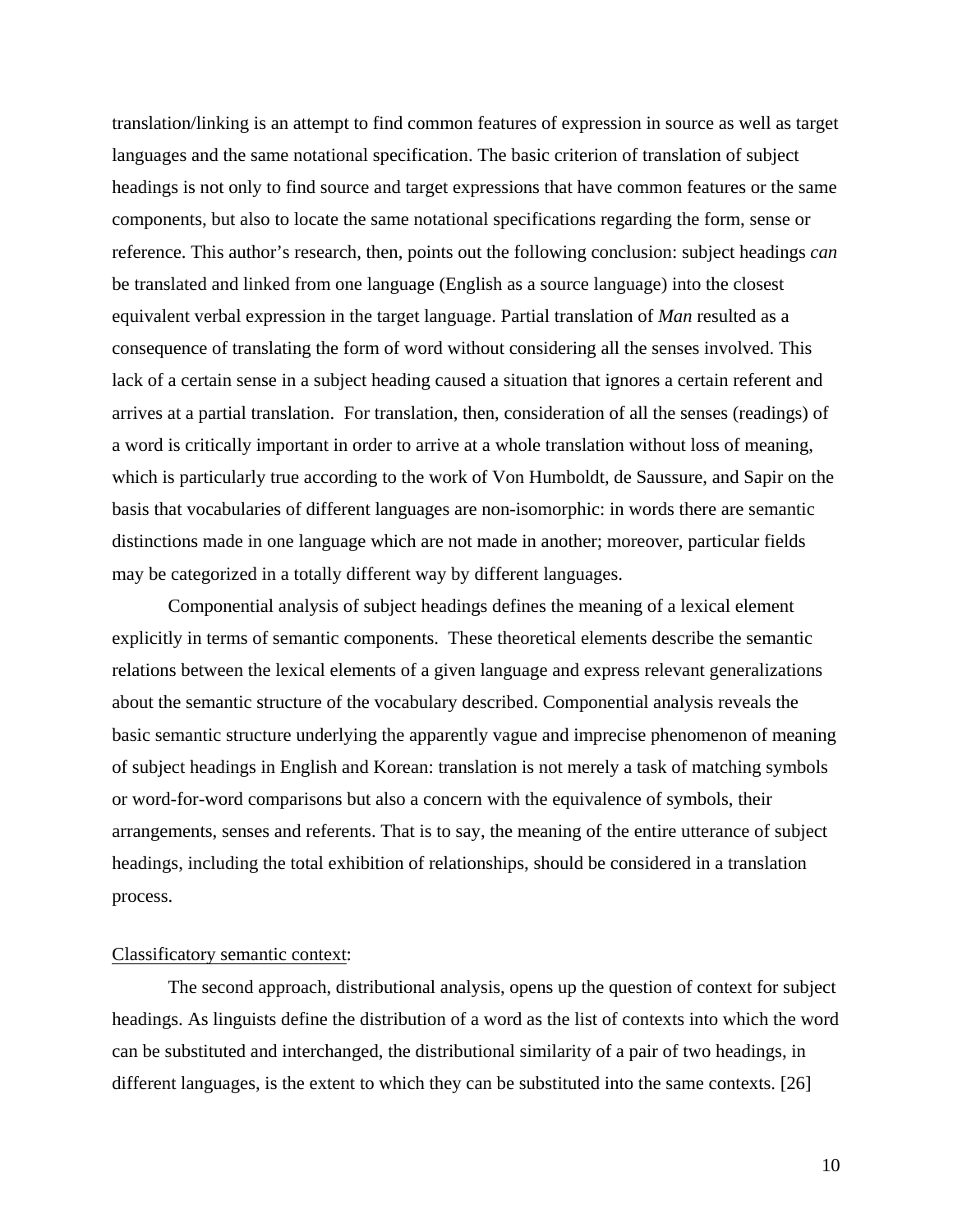Subject headings in Korean and in English that are outside of the perfect match category may not even have been paired if they were not given within a DDC number providing a common semantic delimitation. Morphological and syntactical differences as well as mismatch of semantic fields in these two languages may have placed all the partial matches in the category of non-matches. However, the context of DDC provides a semantic domain and a context of individual subject headings whereby grammatical peculiarities of each language are minimized to the extent that the same referents can be found regardless of the grammar of the language. For instance, *DDC 551.5 Meteorology and climatology* provides a semantic context in comparing subject headings in English and those in Korean to determine the same intended meaning as in *Atmosphere*, and *tay-ki* 대기(大氣). The context of *DDC 378 Higher education* places semantic partial matches for *Colleges and universities – Entrance requirements* and *ip-hak-si-hem/tayhak* 입학시험/대학, and for *Teaching, Freedom of* and *hak-mun-uy ca-yu* 학문의 자유. More importantly, semantic mismatches created by different cultural backgrounds and linguistic differences are also greatly minimized so that differences and similarities can be noted while relating a similar meaning contained in two sets of subject headings. In one DDC context, grammatical peculiarities and semantic mismatches can be overcome.

Assuming that one lexical meaning of "chair," (a seat with back and legs and/or other support) is accepted as the only meaning of the subject heading *Chairs* [27], there are various associations as in house-hold furnishings, home workshops or furniture as art objects, because of the various DDC classification numbers as follows:

|     | Chairs 645 Household furnishings   |
|-----|------------------------------------|
|     | 684 Furnishings and home workshops |
| 749 | Furniture and accessories          |

The semantic field of any lexical item is always much greater than the meaning which occurs within a specific context. In fact, it is precisely the function of the context to specify the particular *terminal meaning* intended by the subject heading. DDC classification provides semantic context just as linguistic context provides the basis for determining the specific terminal meaning, e.g. *a pelican's bill* and *a grocery bill*.

Semantic context provided by the DDC numbers proved to be particularly meaningful in measuring and in paralleling those headings with areas of semantic mismatch when mismatch of semantic fields occurs because of different classificatory references made by different cultures.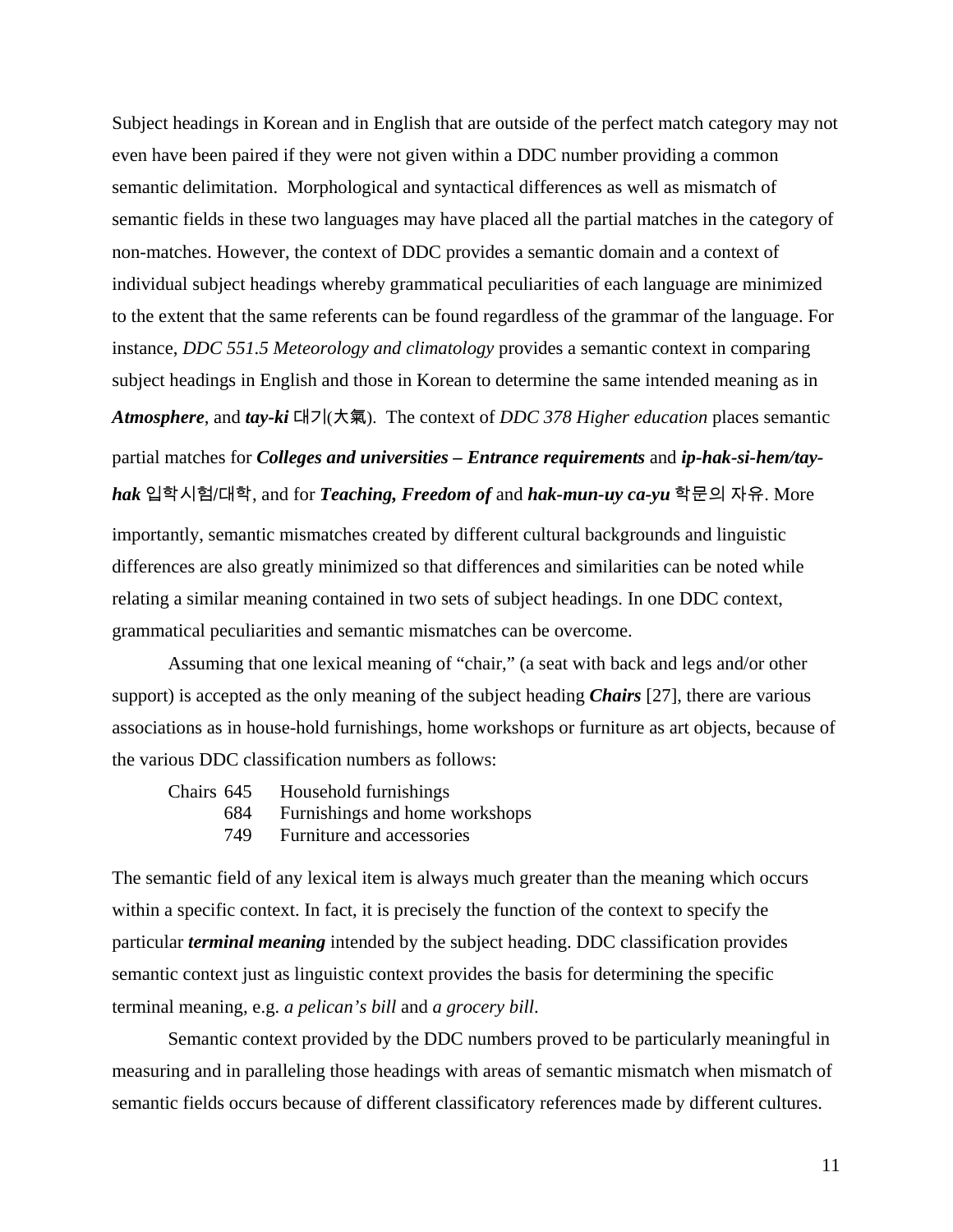In the analysis of relationship between LC subject headings and LC classification, P. Immroth has observed: "There appears to be more contextual meaning in the classificatory reference than in the scope note." [28] In addition, even no-matches can be placed in semantic spaces. A no match can be equaled to a counter-heading in another language by representation of a semantic space in the range of DDC numbers, as observed below:

| <b>English Headings</b><br>Apes<br><b>Bats</b> | <b>DDC</b> References<br>599 Mamalia<br>599 (Mammals) | <b>Korean Headings</b><br>Ø<br><i>pak-cwi</i> 박쥐 |
|------------------------------------------------|-------------------------------------------------------|--------------------------------------------------|
| .<br><b>Bison</b>                              | 599                                                   | Ø                                                |
| .<br>Chipmunks                                 | 599                                                   | Ø                                                |
| .<br>Coyotes                                   | 599                                                   | Ø                                                |
| .<br>Moles (Animals)<br>Monkeys                | 599<br>599                                            | <i>tu-te-cwi</i> 두더쥐<br>wen-sung-i 원숭이           |
| .<br>Ø                                         | 599                                                   | san-tho-kki 산토끼                                  |

### **Semantic Representation of No Matches in DDC**

There are always more ideas and experiences than words can adequately express, and representation of absent ideas in semantic spaces is a necessary feature in the interchange of information across language and culture boundaries. It is evident that classification numbers placed next to subject headings function as disambiguating contexts, situational context in particular, and provide terminal meaning.

The contextual meaning provided by DDC numbers carries the heaviest semantic weight, even much heavier than the meaning offered by written Chinese, the least ambiguous language, when employed as a short hand form of the scope note. This logical semantic restriction frees subject headings from linguistic and cultural differences – in fact, even when it means an idea is absent. [29] Again, meaning must be given priority, for it is the content of the message of subject headings which is of prime importance across language boundaries.

## **Conclusion:**

In conclusion what is a necessary and sufficient condition for transfer of intended messages of headings in one language, English, to the same messages in another language,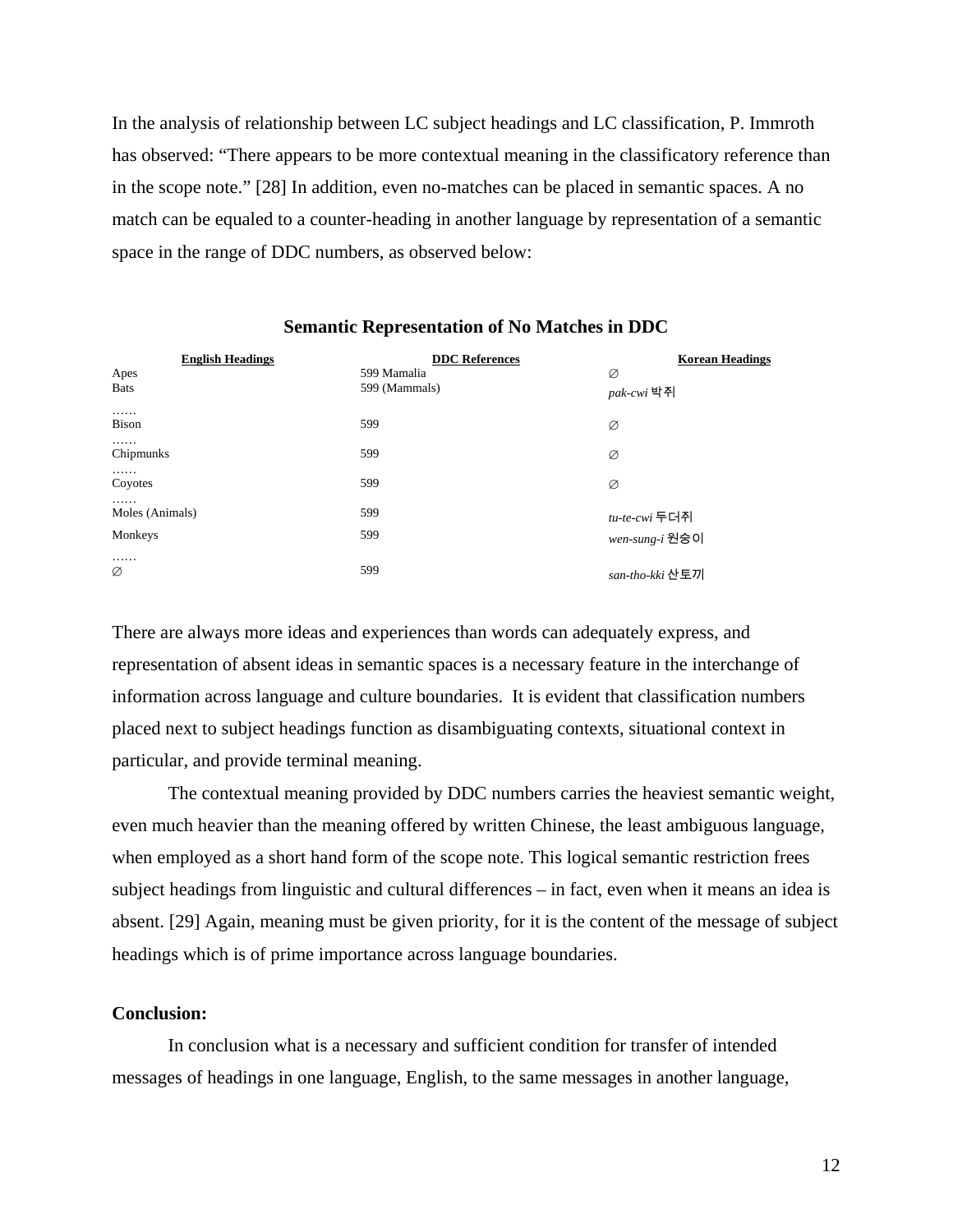Korean, is two pronged: the use of a classification scheme, such as DDC, as a meta-language context for intended messages of subject headings, their terminal meaning in particular; and a repertoire of semantic components of subject headings preserving and indicating their arrangement, senses, and referents. The two pronged condition will facilitate the interoperability of semantics of subject headings, not only between KOS in multiple languages but also between the users of KOS and the indexers.

The results of this paper demonstrate that the contextual meaning provided by DDC numbers carries the heaviest semantic weight with subject headings, even much heavier than the meaning offered by written Chinese. As in the examples given, *hanja* 한자 (written Chinese characters), used as a means of redundancy to remove ambiguity in Korean subject headings has proved to be a device of insufficient semantic restrictions for subject headings. Contextual semantic restriction provided by classification, rather, emerged strongly as a necessary and sufficient condition for the transfer of intended messages of headings efficiently between two languages.

A repertoire of the semantic components of subject headings (their arrangement, senses and referents) is the second prong to the condition in transfer of intended messages. Componential analysis of subject headings defines the meaning of a lexical element explicitly in terms of semantic components, which are theoretical elements describing the semantic relations between the lexical elements of a given language and express relevant generalizations about the semantic structure of the vocabulary described. In addition, this componential analysis revealed the basic semantic structure underlying the apparently vague and imprecise phenomenon between meaning of subject headings in English and in Korean.

Thus, this two prong approach frees subject headings from cultural and linguistic differences, but in a sense also maintains them – that nuance which colors a particular language – because a classification scheme (the DDC) provides an objective approach while the componential analysis repertoire confronts the uniquely subjective side of language. Using the two-prong approach, the multilingual and multi-script KOS of tomorrow may include a clever internal structure of a distinct means of access and indexing that would achieve SI at a deeper level among library systems. Not only will the two functions of indexing and access be not one and the same, but they also will not be in one and the same language and script. It will not be necessary to require the user to input the "right" indexing term and the "right" language/script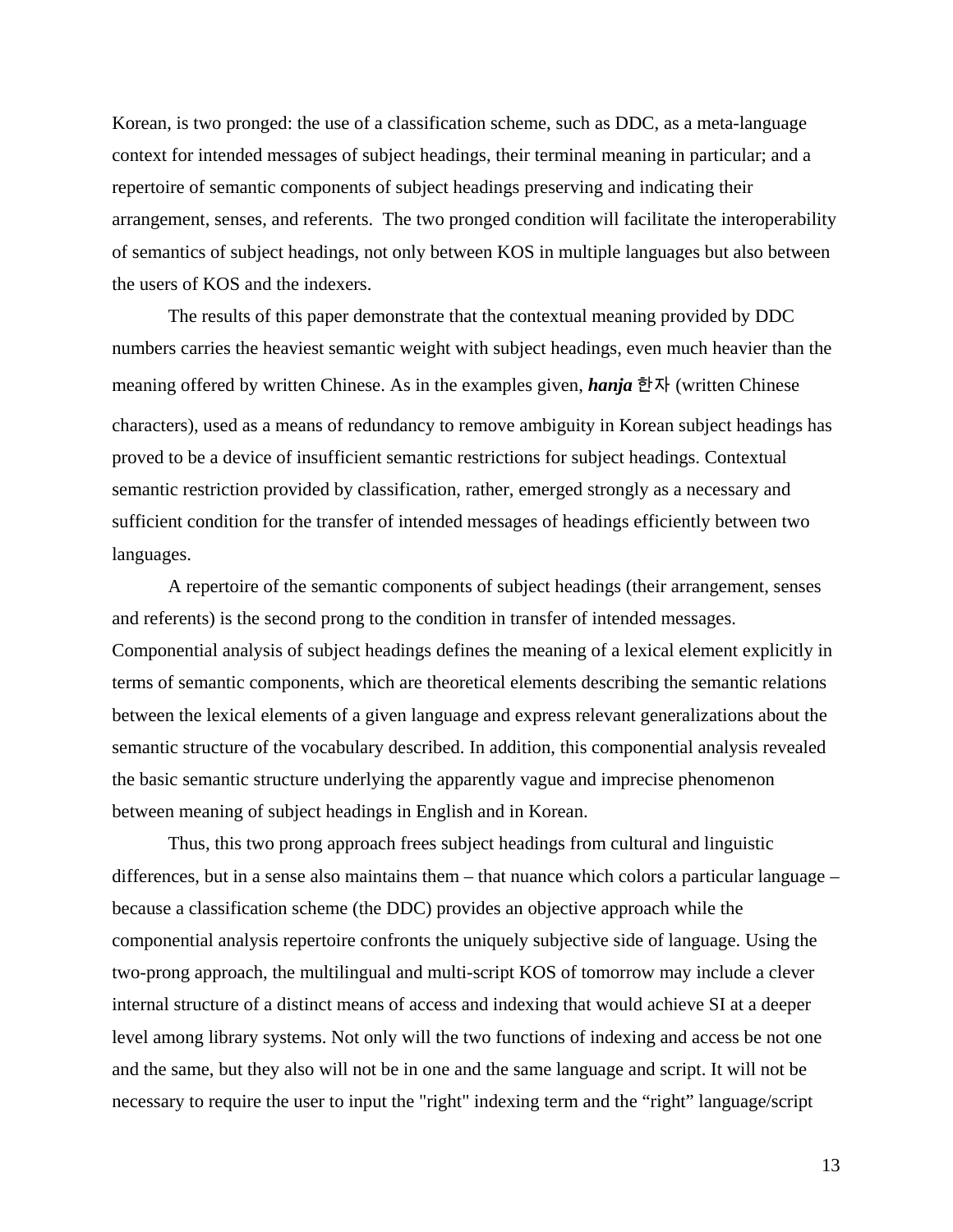indexing term, which the system in turn uses to search directly on record indexing. The design of the access component of a system can be different from the design of the indexing component, provided these two are appropriately linked. Making the link between the two – searching and indexing – and between two or more languages/scripts successfully is KOS consistent and complete, rigorous and logical in their internal structure for indexing and classification.

This is an opportune time to explore the two-pronged model, as we explore to build a conceptual model of Group 3 entities within the FRBR framework, i.e., FRSAR (Functional Requirements for Subject Authority Data), [30] let alone to embark on a virtual international authority file. With major changes in electronic communications, there is a new emphasis on interoperability at a deeper level among library systems and on a grander scale within the environment of electronic scholarship. With the advent of Internet and electronic scholarship comes the expectation for interactive real time access to resources – regardless of location and language. The potential of full interoperability has been examined along with its likely impact. Now, as the role of the library changes, its ability to access and be accessed becomes paramount and this involves interoperability in subject access. To achieve this, we may need to focus again on that basic thing which separates us (humanity), but which also seeks to link us together: language.

\* I am grateful to Joseph Anderson, my graduate assistant, who read the manuscripts and made valuable suggestions in providing this Web version.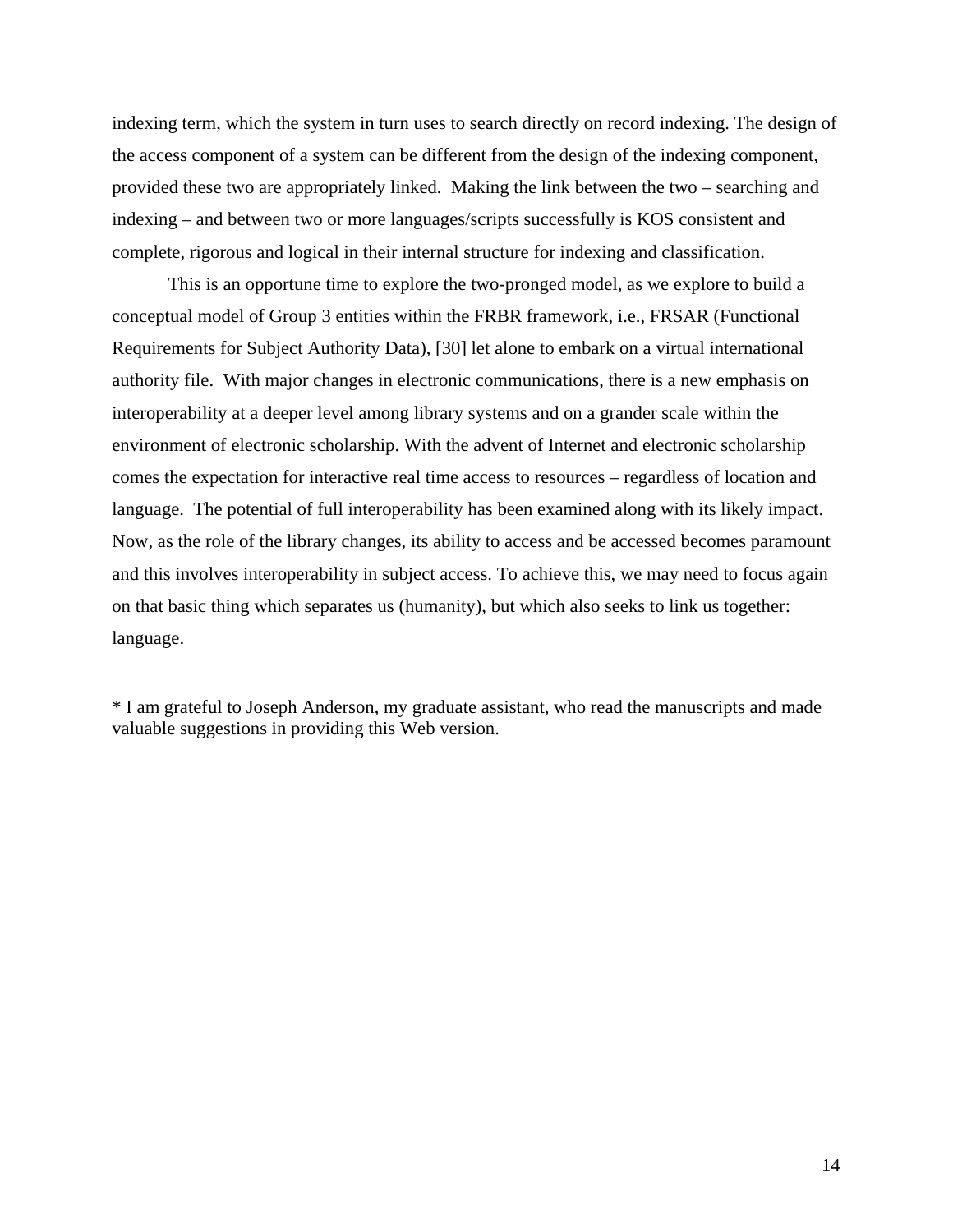## **References:**

[1] Lynch, Clifford A. *The Case for New Economic Models to Support Standardization* (Accessed 5/11/06) [<http://www.niso.org/press/whitepapers/wp-lynch.html>](http://www.niso.org/press/whitepapers/wp-lynch.html)

[2] *DL research by NSF Post Digital Libraries Futures Workshop: Wave of the Future, June 2003* (Accessed 5/11/06). [<http://www.sis.pitt.edu/%7Edlwkshop/>.](http://www.sis.pitt.edu/%7Edlwkshop) 

[3] Frege, Gottlob. *The Foundations of Arithmetic: A Logico-mathematical Enquiry in the Concept of Number*. London: Oxford University Press, 1959, p. x. This is a translation of the *Die Grundlagen der Arithmerik* made by John L. Austin.

[4] Pan, Y. and B. Schmitt. "Language and Brand Attitudes: Impact of Script and Sound Matching in Chinese and English." *Journal of Consumer Psychology* 5, no 3 (1996): 263-277. Tavassoli, N.T. and J.K. Han. "Auditory and Visual Brand Identifiers in Chinese and English." *Journal of International Marketing* 10, no. 2 (2002): 13-28.

[5] Daily, Jay E. *The Grammar of Subject Headings: a Formulation of Rules for Subject Headings Based on a Syntactical and Morphological Analysis of the Library of Congress List*. Unpublished Ph.D. dissertation. School of Library Service, Columbia University, 1957.. This dissertation is a significant beginning in studying subject terminology linguistically, syntactic structure of subject headings in particular.

[6] Maclay, Howard. "[Linguistics]: Overview." *Semantics: an Interdisciplinary Reader in Philosophy, Linguistics and Psychology*. Edited by Danny D. Steinberg and Leon A. Jakobovits. London: Cambridge at the University Press, c1971. p. 157-182.

[7] Fairthorne,Robert A. "Content Analysis, Specification, and Control." *Annual Review of Information Science and Technology*. Washington, D.C.: American Society for Information Science, 1969. IV, 73-109, especially 73-83.

[8] Bates, Marcia J. "Indexing and access for digital libraries and the Internet: human, database, and domain factors," (1996) (Accessed 5/11/06). [<http://is.gseis.ucla.edu/research/mjbates.html>](http://is.gseis.ucla.edu/research/mjbates.html) 

[9] Mann, Margaret. *Introduction to Cataloging and the Classification of Books.* 2<sup>nd</sup> ed. Chicago: American Library Association, 1943. pp. 138-139, p. 145. Chan, Lois Mai. *Cataloging and Classification: An Introduction*. 2nd ed. New York: McGraw-Hill, cl994. Rowley, Jennifer E. and John Farrow.*Organizing Knowledge: An Introduction to Managing Access to Information*. 3rd ed. Aldershot, England; Brookfield, Vermont: Ashgate, c2000. Taylor, Arlene G. *The Organization of Information*. 2nd ed. Westport, Conn.: Libraries Unlimited, 2004.Taylor, Arlene G. *Wynar's Introduction to Cataloging and Classification*. 10th ed. Englewood, Colo.: Libraries Unlimited, 2006.

[10] Bates, Marcia J. (1996) "Indexing and access for digital libraries and the Internet: human, database, and domain factors," (Accessed 5/11/06). <[http://is.gseis.ucla.edu/research/mjbates.html>](http://is.gseis.ucla.edu/research/mjbates.html)

[11] *DeweyBrowser* (2005) (Accessed 5/11/06) <http://www.oclc.org/research/researchworks/ddc/browser.htm> *VIAF (Virtual International Authority File)* (Accessed 5/11/06) [<http://www.oclc.org/research/projects/viaf/>](http://www.oclc.org/research/projects/viaf) *FictionFinder* (Accessed 5/11/06) [<http://fictionfinder.oclc.org/>](http://fictionfinder.oclc.org)  *LEAF (Linking and Exploring Authority)* (Accessed 5/11/06) [<http://www.crxnet.com/leaf/index.html>](http://www.crxnet.com/leaf/index.html) *ONE Shared Authority Control (ONESAC)* (Accessed 5/11/06) [<http://www.portia.dk/websites/onesac.htm>](http://www.portia.dk/websites/onesac.htm) MACS (Multilingual Access to Subjects) (Accessed 5/11/06) <[https://ilmacs.uvt.nl/pub/>](https://ilmacs.uvt.nl/pub) 

Renardus (Accessed 5/11/06) <[http://www.renardus.org/>](http://www.renardus.org) 

[12] Bendix, E. H. "The data of Semantic Description." *Semantics: an Interdisciplinary Reader in Philosophy, Linguistics and Psychology*. Edited by Danny D. Steinberg and Leon A. Jakobovits. London: Cambridge at the University Press, c1971. p. 393-409. Catford, J.C. *A Linguistic Theory of Translation*. London: Oxford University Press, 1965. John Lyons. *Introduction to Theoretical Linguistics*. Cambridge: Cambridge University Press, 1970, c1968. pp. 457-460, pp. 427-434. Daily, Jay E. "From Alphabetic Puzzle to Classified Order." *Classified Library of Congress Subject Headings*. Edited by James G. Williams, Martha L. Manheimer, and Jay E. Daily. New York: Marcel Dekker, 1972. I, 1-11. *The Getty Vocabulary Program Guidelines for forming language equivalents : a model based on the Art & architecture thesaurus*. Los Angeles : J. Paul Getty Trust,1996.